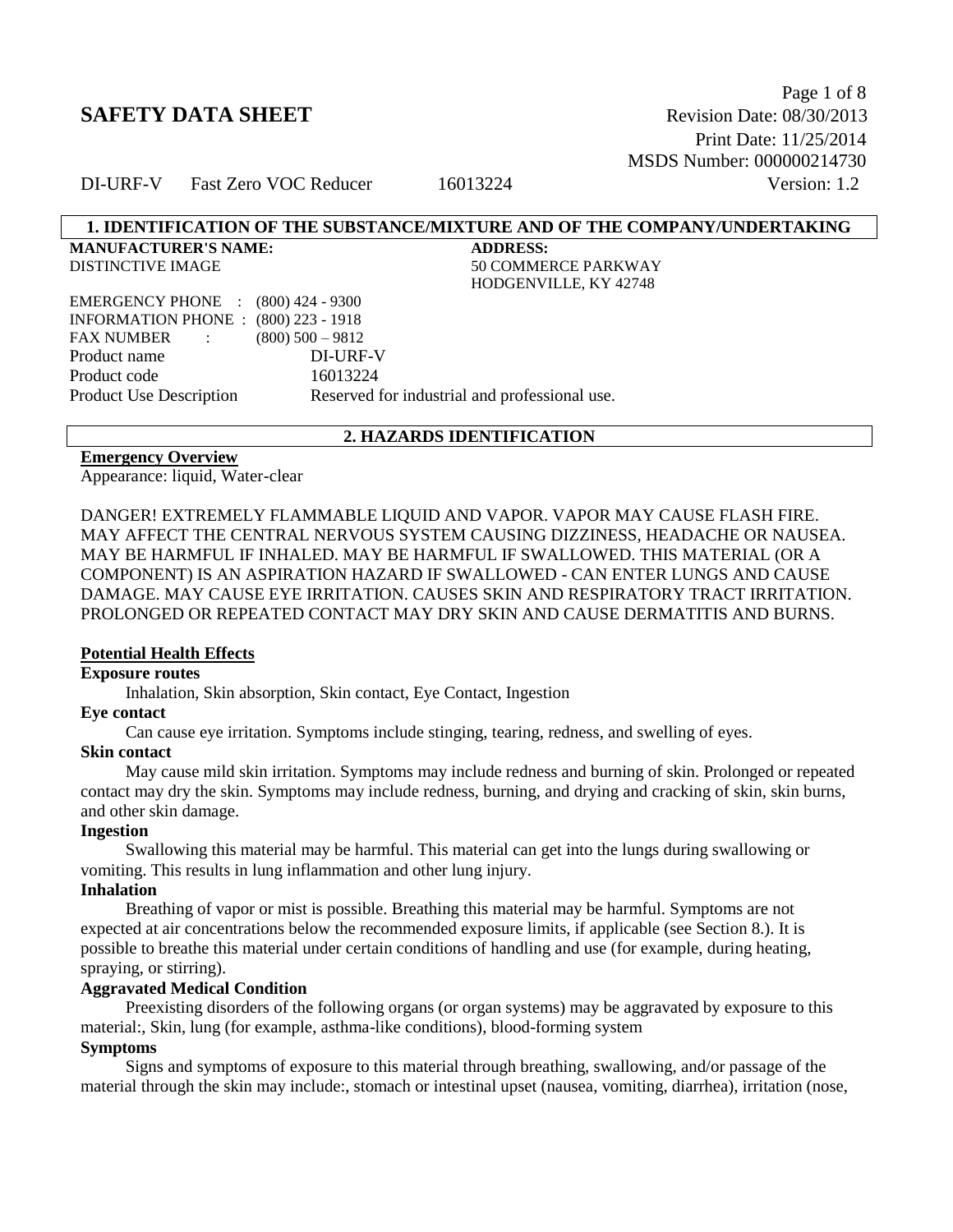DI-URF-V Fast Zero VOC Reducer 16013224 Version: 1.2

throat, airways), central nervous system depression (dizziness, drowsiness, weakness, fatigue, nausea, headache, unconsciousness) and other central nervous system effects, coma

## **Target Organs**

 This material (or a component) shortens the time of onset or worsens the liver and kidney damage induced by other chemicals. Overexposure to this material (or its components) has been suggested as a cause of the following effects in laboratory animals:, blood abnormalities, kidney damage, liver damage

## **Carcinogenicity**

This material is not listed as a carcinogen by the International Agency for Research on Cancer (IARC), the National Toxicology Program (NTP), or the Occupational Safety and Health Administration (OSHA).

## **Reproductive hazard**

 This material (or a component) has been shown to cause harm to the fetus in laboratory animal studies. Harm to the fetus occurs only at exposure levels that harm the pregnant animal. The relevance of these findings to humans is uncertain.

| 3. COMPOSITION/INFORMATION ON INGREDIENTS |                            |                      |  |
|-------------------------------------------|----------------------------|----------------------|--|
| <b>Hazardous Components</b>               | CAS-No. / trade secret no. | <b>Concentration</b> |  |
| Acetone                                   | $67-64-1$                  | $80 - 90\%$          |  |
| p-Trifluoromethylphenyl chloride          | $98 - 56 - 6$              | $10 - 20\%$          |  |

### **Eyes**

If symptoms develop, immediately move individual away from exposure and into fresh air.

Flush eyes gently with water for at least 15 minutes while holding eyelids apart; seek immediate medical attention. **Skin**

**4. FIRST AID MEASURES**

 Remove contaminated clothing. Wash exposed area with soap and water. If symptoms persist, seek medical attention. Launder clothing before reuse.

### **Ingestion**

 Seek medical attention. If individual is drowsy or unconscious, do not give anything by mouth; place individual on the left side with the head down. Contact a physician, medical facility, or poison

control center for advice about whether to induce vomiting. If possible, do not leave individual unattended. **Inhalation**

 If symptoms develop, move individual away from exposure and into fresh air. If symptoms persist, seek medical attention. If breathing is difficult, administer oxygen. Keep person warm and quiet; seek immediate medical attention.

## **Notes to physician**

**Hazards:** This material (or a component) has produced hyperglycemia and ketosis following substantial ingestion. This material is an aspiration hazard. Potential danger from aspiration must be weighed against possible oral toxicity (See Section 2 - Swallowing) when deciding whether to induce vomiting.

**Treatment:** No information available.

## **5. FIREFIGHTING MEASURES**

## **Suitable extinguishing media**

Dry chemical, Carbon dioxide (CO2), Water spray

### **Hazardous combustion products**

carbon dioxide and carbon monoxide, chlorine compounds, fluoride compounds, Hydrocarbons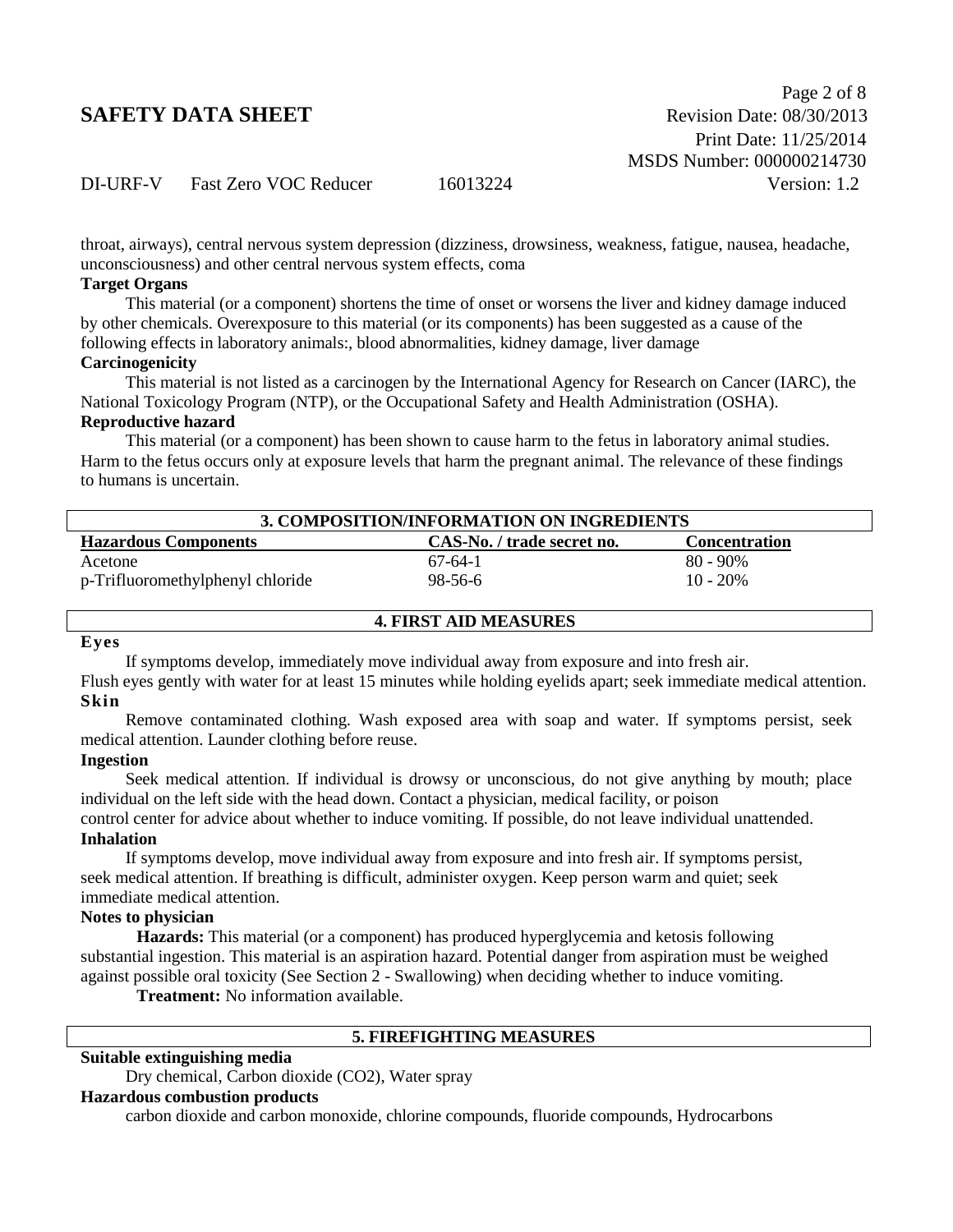Page 3 of 8 **SAFETY DATA SHEET** Revision Date: 08/30/2013 Print Date: 11/25/2014 MSDS Number: 000000214730

DI-URF-V Fast Zero VOC Reducer 16013224 Version: 1.2

### **Precautions for fire-fighting**

 Material is volatile and readily gives off vapors which may travel along the ground or be moved by ventilation and ignited by pilot lights, flames, sparks, heaters, smoking, electric motors, static discharge or other ignition sources at locations near the material handling point. Never use welding or cutting torch on or near drum (even empty) because product (even just residue) can ignite explosively. Wear full firefighting turn-out gear (full Bunker gear), and respiratory protection (SCBA). Water may be ineffective for extinguishment unless used under favorable conditions by experienced fire fighters. Use water spray to cool fire exposed containers and structures until fire is out if it can be done with minimal risk. Avoid spreading burning material with water used for cooling purposes.

#### **NFPA Flammable and Combustible Liquids Classification**

Flammable Liquid Class IB

### **6. ACCIDENTAL RELEASE MEASURES**

#### **Personal precautions**

 For personal protection see section 8. Persons not wearing protective equipment should be excluded from area of spill until clean-up has been completed. Ensure adequate ventilation. Eliminate all ignition sources (flares, flames including pilot lights, electrical sparks). Pay attention to the spreading of gases especially at ground level (heavier than air) and to the direction of the wind.

### **Environmental precautions**

 Prevent spreading over a wide area (e.g. by containment or oil barriers). Do not let product enter drains. Do not flush into surface water or sanitary sewer system. Local authorities should be advised if significant spillages cannot be contained.

#### **Methods for cleaning up**

 Contain spillage, and then collect with non-combustible absorbent material, (e.g. sand, earth, diatomaceous earth, vermiculite) and place in container for disposal according to local / national regulations (see section 13).

#### **Other information**

 Comply with all applicable federal, state, and local regulations. Suppress (knock down) gases/vapors/mists with a water spray jet.

### **7. HANDLING AND STORAGE**

#### **Handling**

 Containers of this material may be hazardous when emptied. Since emptied containers retain product residues (vapor, liquid, and/or solid), all hazard precautions given in the data sheet must be observed. Static ignition hazard can result from handling and use. Electrically bond and ground all containers, personnel and equipment before transfer or use of material. Special precautions may be necessary to dissipate static electricity for non-conductive containers. Use proper bonding and

grounding during product transfer as described in National Fire Protection Association document NFPA 77. **Storage**

Store in a cool, dry, ventilated area, away from incompatible substances.

#### **8. EXPOSURE CONTROLS/PERSONAL PROTECTION**

| <b>Exposure Guidelines</b> |  |
|----------------------------|--|
| Acetone                    |  |

 $67-64-1$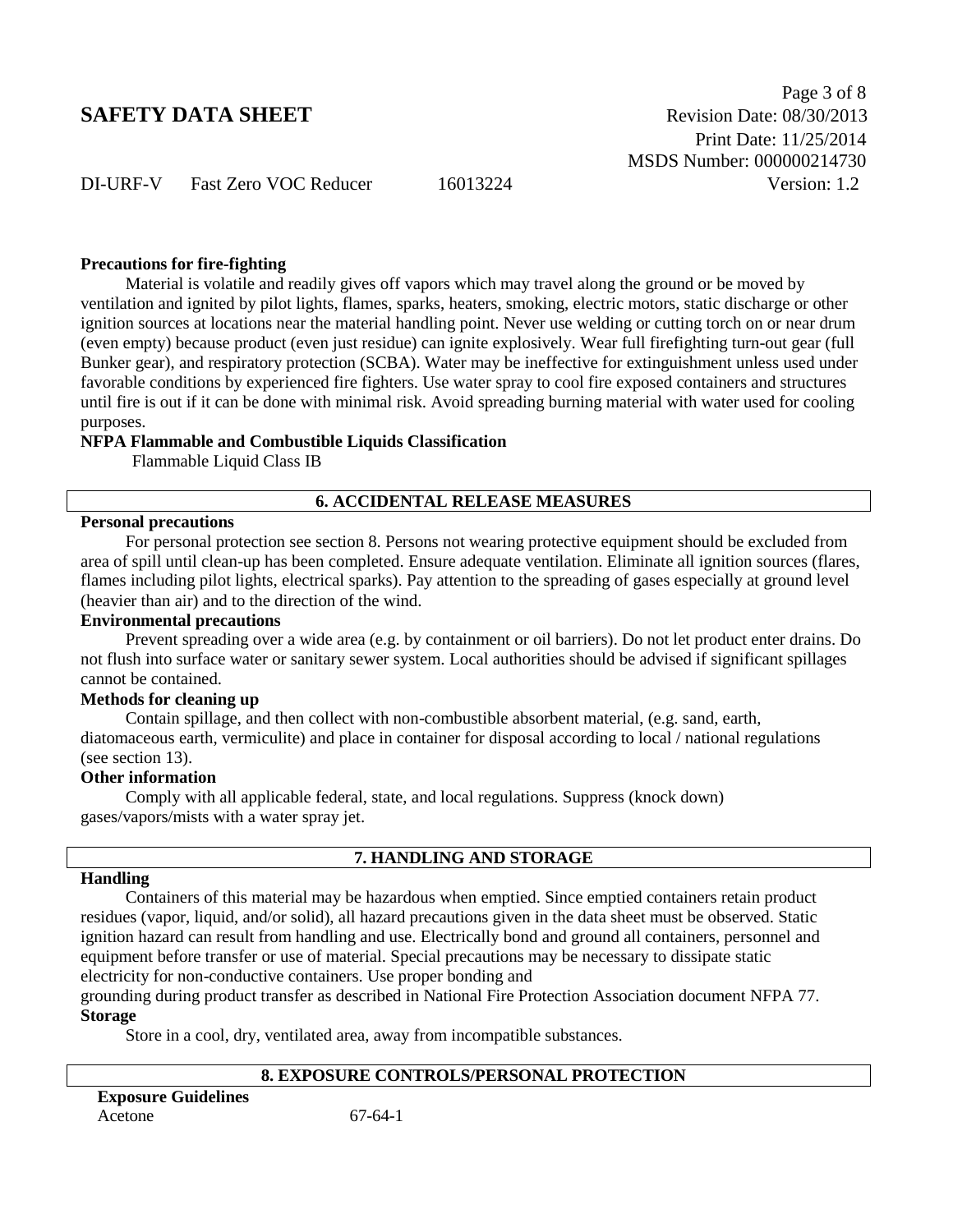Page 4 of 8 **SAFETY DATA SHEET** Revision Date: 08/30/2013 Print Date: 11/25/2014 MSDS Number: 000000214730 DI-URF-V Fast Zero VOC Reducer 16013224 Version: 1.2

| <b>ACGIH</b> | 8-hour, time-weighted average | $500$ ppm                                      |
|--------------|-------------------------------|------------------------------------------------|
| <b>ACGIH</b> | Short-term exposure limit     | $750$ ppm                                      |
| <b>NIOSH</b> | Time-weighted average         | 250 ppm concentration for up to a 10-hour work |
|              |                               | day during a 40-hour work week                 |
| <b>NIOSH</b> | Time-weighted average         | 590 mg/m3 concentration for up to a 10-hour    |
|              |                               | Work day during a 40-hour work week            |
| <b>OSHA</b>  | 8-hour time weighted average  | $1,000$ ppm                                    |
| <b>OSHA</b>  | 8-hour time weighted average  | $2,400$ mg/m $3$                               |
| <b>OSHA</b>  | 8-hour time weighted average  | $750$ ppm                                      |
| <b>OSHA</b>  | 8-hour time weighted average  | $1,800 \text{ mg/m}$                           |
| <b>OSHA</b>  | Short-term exposure limit     | $1,000$ ppm                                    |
| <b>OSHA</b>  | Short-term exposure limit     | $2,400 \text{ mg/m}$ 3                         |
|              |                               |                                                |

#### **General advice**

#### **Exposure controls**

Provide sufficient mechanical (general and/or local exhaust) ventilation to maintain exposure below exposure guidelines (if applicable) or below levels that cause known, suspected or apparent adverse effects.

## **Eye protection**

Wear chemical splash goggles when there is the potential for exposure of the eyes to liquid, vapor or mist.

#### **Skin and body protection**

 Wear normal work clothing including long pants, long-sleeved shirts and foot covering to prevent direct contact of the product with the skin. Launder clothing before reuse. If skin irritation develops, contact your facility health and safety professional or your local safety equipment supplier to determine the proper personal protective equipment for your use.

Wear resistant gloves (consult your safety equipment supplier).

## **Respiratory protection**

A NIOSH-approved air-purifying respirator with an appropriate cartridge and/or filter may be permissible under certain circumstances where airborne concentrations are expected to exceed exposure limits (if applicable) or if overexposure has otherwise been determined. Protection provided by air-purifying respirators is limited. Use a positive pressure, air-supplied respirator if there is any potential for uncontrolled release, exposure levels are not known or any other circumstances where an air-purifying respirator may not provide adequate protection.

| 9. PHYSICAL AND CHEMICAL PROPERTIES         |                                                 |  |  |
|---------------------------------------------|-------------------------------------------------|--|--|
| Physical state                              | liquid                                          |  |  |
| Form                                        | liquid                                          |  |  |
| Color                                       | Water-clear                                     |  |  |
| Boiling point/boiling range                 | 132.89 °F / 56.05 °C @ 1,013.25 hPa             |  |  |
|                                             | Calculated Phase Transition Liquid/Gas          |  |  |
| Flash point                                 | $(>=)$ -4 °F / -20 °C                           |  |  |
| Lower explosion limit/Upper explosion limit | 0.9 %(V) / 12.8 %(V) Calculated Explosive Limit |  |  |
| Vapor pressure                              | 231.000 mmHg @ 77 °F / 25 °C                    |  |  |
|                                             | <b>Calculated Vapor Pressure</b>                |  |  |
| Density                                     | $0.829$ g/cm3                                   |  |  |
|                                             | 6.91 lb/gal @ 68 °F / 20 °C                     |  |  |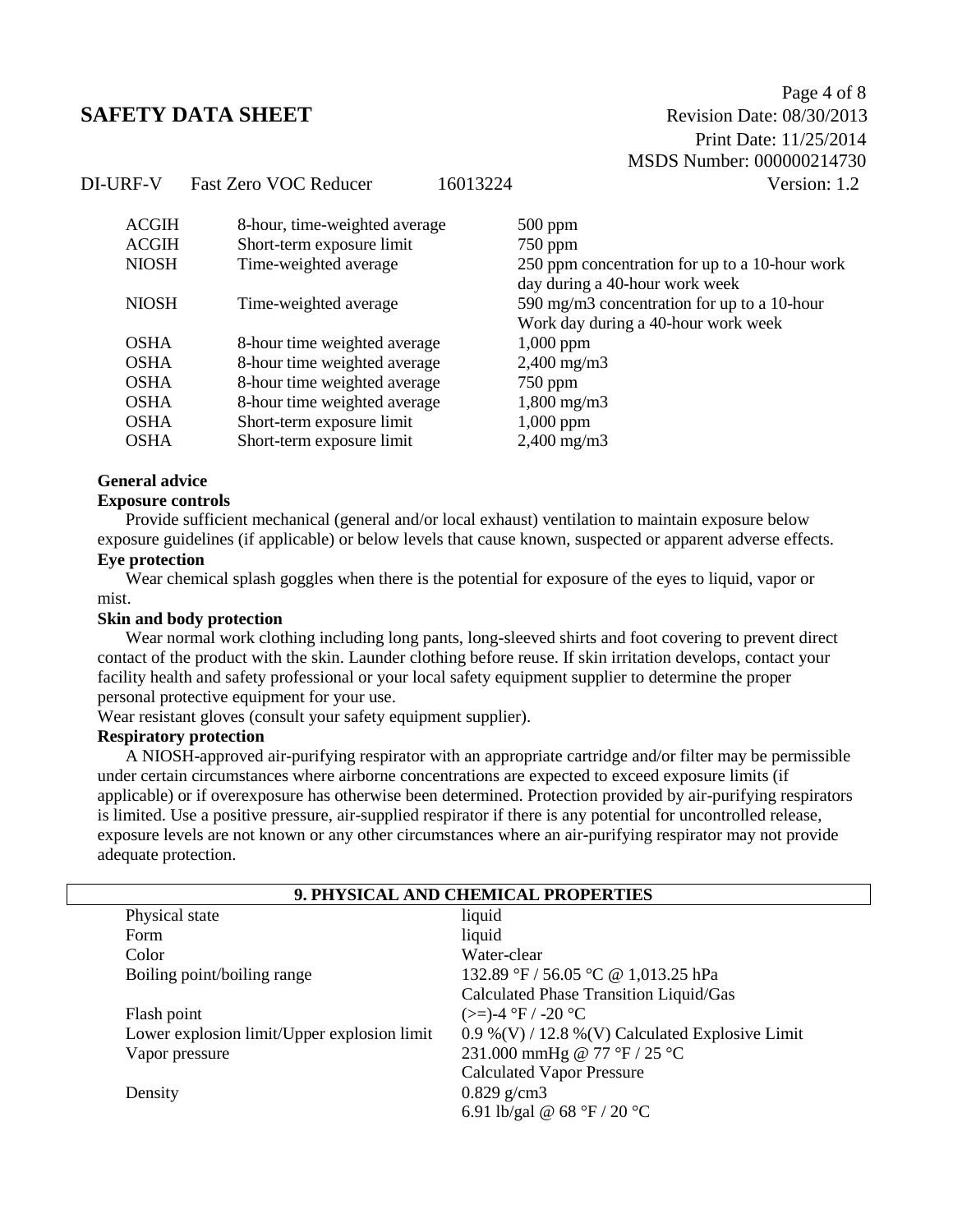Page 5 of 8 **SAFETY DATA SHEET** Revision Date: 08/30/2013 Print Date: 11/25/2014 MSDS Number: 000000214730

DI-URF-V Fast Zero VOC Reducer 16013224 Version: 1.2

#### **10. STABILITY AND REACTIVITY**

#### **Stability**

Stable.

## **Conditions to avoid**

Heat, flames and sparks. temperature extremes

### **Incompatible products**

Acids, alkalis, Amines, Ammonia, halogens, peroxides, Reducing agents, strong bases, Strong oxidizing agents

#### **Hazardous decomposition products**

carbon dioxide and carbon monoxide, chlorine compounds, fluoride compounds, Hydrocarbons

#### **Hazardous reactions**

Product will not undergo hazardous polymerization.

| <b>11. TOXICOLOGICAL INFORMATION</b>            |                                                     |  |  |
|-------------------------------------------------|-----------------------------------------------------|--|--|
| <b>Acute oral toxicity</b>                      |                                                     |  |  |
| Acute oral toxicity -                           | : no data available                                 |  |  |
| Product                                         |                                                     |  |  |
| <b>Acute oral toxicity - Components</b>         |                                                     |  |  |
| Acetone                                         | : LD50: 5,800 mg/kg Species: rat Symptoms: tremors  |  |  |
| p-Trifluoromethylphenyl chloride                | : LD50: 13,000 mg/kg Species: rat                   |  |  |
| <b>Acute inhalation toxicity</b>                |                                                     |  |  |
| Acute inhalation toxicity -                     | : no data available Product                         |  |  |
| <b>Acute inhalation toxicity - Components</b>   |                                                     |  |  |
| Acetone                                         | : LC50: 16,000 mg/l Exposure time: 4 h Species: rat |  |  |
| p-Trifluoromethylphenyl chloride                | : LC50: 33 mg/l Exposure time: 4 h Species: rat     |  |  |
| <b>Acute dermal toxicity</b>                    |                                                     |  |  |
| Acute dermal toxicity -                         | : no data available                                 |  |  |
| Product                                         |                                                     |  |  |
| <b>Acute dermal toxicity - Components</b>       |                                                     |  |  |
| Acetone                                         | : LD50: 7,426 mg/kg Species: guinea pig             |  |  |
| Acute toxicity (other routes of administration) |                                                     |  |  |
| Acute toxicity (other routes of administration) | : no data available                                 |  |  |

## **12. ECOLOGICAL INFORMATION**

| <b>Biodegradability</b>              |                                  |
|--------------------------------------|----------------------------------|
| Biodegradability - Product           | : no data available              |
| <b>Biodegradability - Components</b> |                                  |
| Acetone                              | : Remarks: Readily biodegradable |
| p-Trifluoromethylphenylchloride      | $:$ anaerobic 64 %               |
| <b>Bioaccumulation</b>               |                                  |
| Bioaccumulation - Product            | : no data available              |
| <b>Ecotoxicity effects</b>           |                                  |
| <b>Toxicity to fish</b>              |                                  |
| Toxicity to fish - Product           | : no data available              |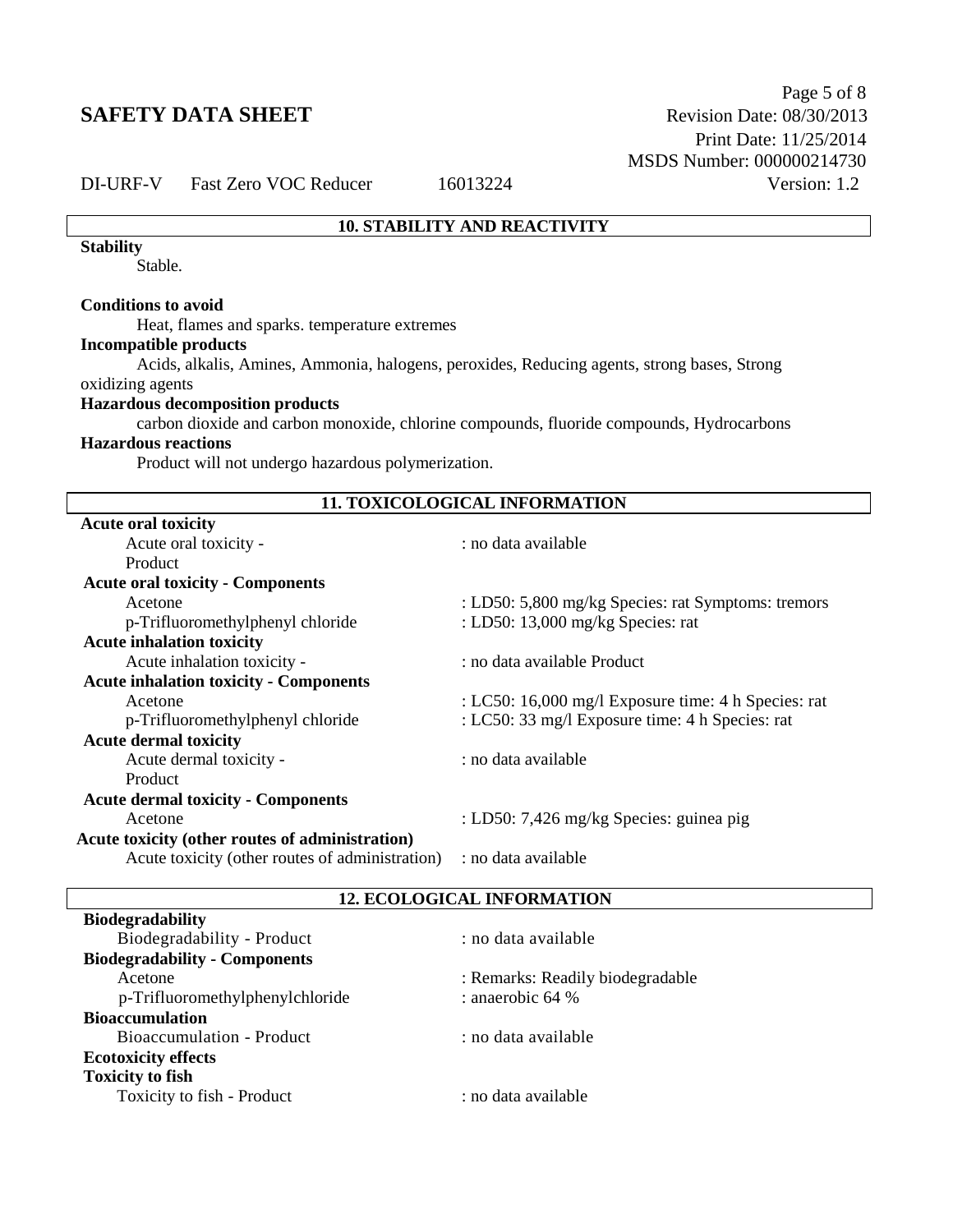Page 6 of 8 **SAFETY DATA SHEET** Revision Date: 08/30/2013 Print Date: 11/25/2014 MSDS Number: 000000214730

DI-URF-V Fast Zero VOC Reducer 16013224 Version: 1.2 **Toxicity to fish - Components** Acetone : LC50: 6,100 mg/l Exposure time: 48 h Species: Oncorhynchus mykiss (rainbow trout) p-Trifluoromethylphenyl chloride : LC50: 5.6 mg/l Exposure time: 96 h **Toxicity to daphnia and other aquatic invertebrates** Toxicity to daphnia and other aquatic invertebrates  $-$  : no data available Product **Toxicity to daphnia and other aquatic invertebrates – Components** Acetone : EC50: 7,630 mg/l Exposure time: 48 h Species: Daphnia magna (Water flea) Test substance: Acetone p-Trifluoromethylphenyl chloride :Remarks: no data available **Toxicity to algae** Toxicity to algae - Product : no data available : no data available **Toxicity to algae - Components** Acetone : Remarks: no data available p-Trifluoromethylphenyl chloride : Remarks: no data available **Toxicity to bacteria** Toxicity to bacteria - Product : no data available : no data available

## **13. DISPOSAL CONSIDERATIONS**

#### **Waste disposal methods**

Dispose of in accordance with all applicable local, state and federal regulations.

| <b>14. TRANSPORT INFORMATION</b> |                                    |  |          |  |  |
|----------------------------------|------------------------------------|--|----------|--|--|
|                                  | <b>U.S. DOT - ROAD</b>             |  |          |  |  |
| UN                               | 1263 PAINT RELATED MATERIAL        |  | $\rm II$ |  |  |
| <b>U.S. DOT - RAIL</b>           |                                    |  |          |  |  |
| UN                               | <b>1263 PAINT RELATED MATERIAL</b> |  |          |  |  |
|                                  | <b>U.S. DOT - INLAND WATERWAYS</b> |  |          |  |  |
| <b>UN</b>                        | 1263 PAINT RELATED MATERIAL        |  |          |  |  |
| <b>TRANSPORT CANADA - ROAD</b>   |                                    |  |          |  |  |
| <b>UN</b>                        | 1263 PAINT RELATED MATERIAL        |  | П        |  |  |
| <b>TRANSPORT CANADA - RAIL</b>   |                                    |  |          |  |  |
| <b>UN</b>                        | <b>1263 PAINT RELATED MATERIAL</b> |  | П        |  |  |
|                                  |                                    |  |          |  |  |

#### **TRANSPORT CANADA - INLAND WATERWAYS**

| UN | $1263$ PAINT REL.<br><b>ATED MATERIAL</b> |  |  |
|----|-------------------------------------------|--|--|
|    |                                           |  |  |

**INTERNATIONAL MARITIME DANGEROUS GOODS**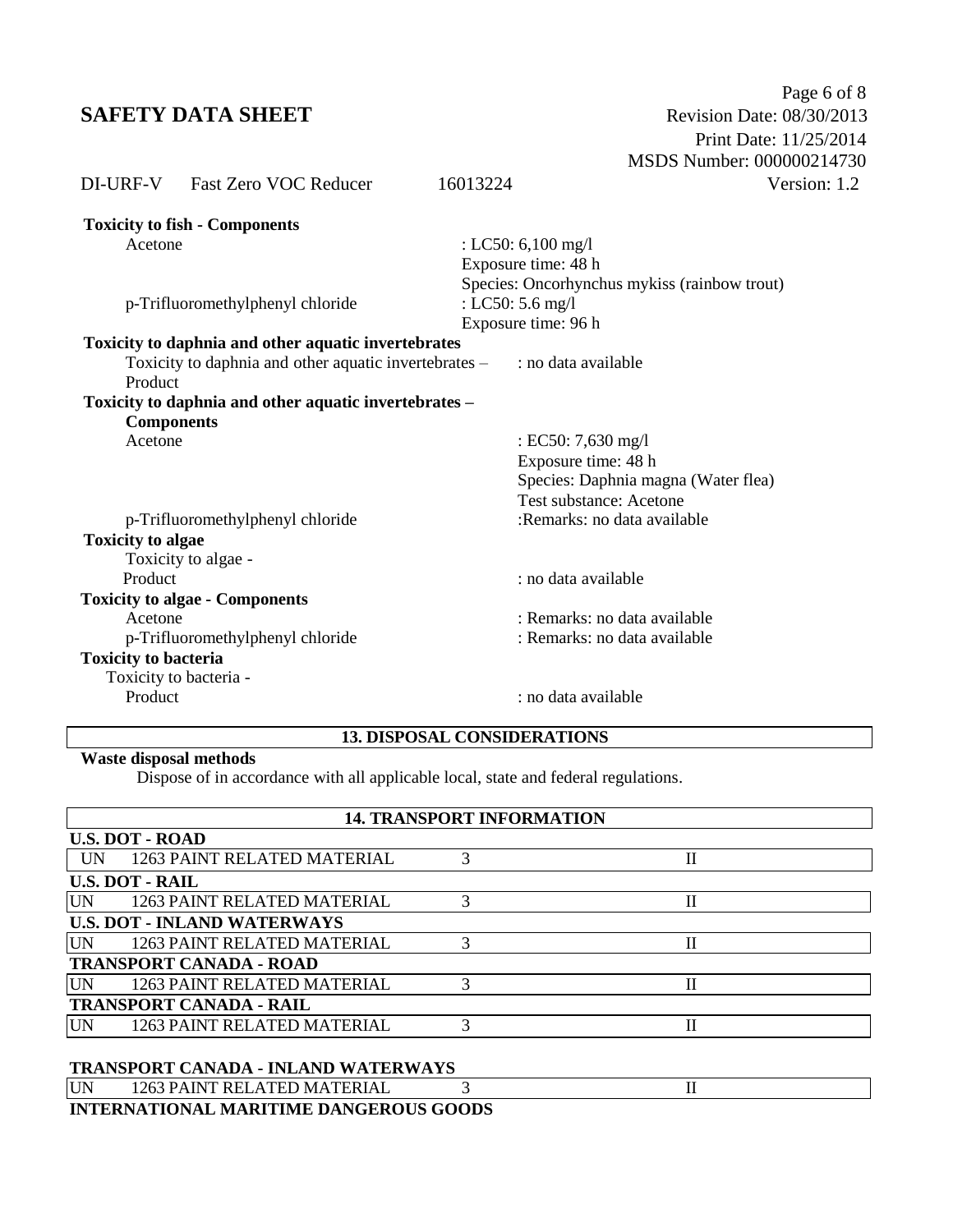## Page 7 of 8 **SAFETY DATA SHEET** Revision Date: 08/30/2013 Print Date: 11/25/2014 MSDS Number: 000000214730 DI-URF-V Fast Zero VOC Reducer 16013224 Version: 1.2 UN 1263 PAINT RELATED MATERIAL 3 **INTERNATIONAL AIR TRANSPORT ASSOCIATION - CARGO** UN 1263 PAINT RELATED MATERIAL 3 II **INTERNATIONAL AIR TRANSPORT ASSOCIATION - PASSENGER** UN 1263 PAINT RELATED MATERIAL 3 3 II **MEXICAN REGULATION FOR THE LAND TRANSPORT OF HAZARDOUS MATERIALS AND WASTES** UN 1263 PRODUCTOS PARA PINTURA 3 II **\*ORM = ORM-D, CBL = COMBUSTIBLE LIQUID 15. REGULATORY INFORMATION California Prop. 65** WARNING! This product contains a chemical known to the State of California to cause cancer. Benzene WARNING! This product contains a chemical known to the State of California to cause birth defects or other reproductive harm. Benzene **SARA Hazard Classification SARA 311/312 Classification** Fire Hazard Acute Health Hazard **SARA 313 Component(s)** SARA 313: This material does not contain any chemical components with known CAS numbers that exceed the threshold (De Minimis) reporting levels established by SARA Title III, Section 313. **New Jersey RTK Label Information** p-Trifluoromethylphenyl chloride 98-56-6 Acetone 67-64-1 Benzene 71-43-2 **Pennsylvania RTK Label Information** Acetone 67-64-1 p-Trifluoromethylphenyl chloride 98-56-6 Benzene 71-43-2 **Notification status** US. Toxic Substances Control Act y (positive listing) Canada. Canadian Environmental Protection Act (CEPA). Domestic Substances List (DSL). (Can. Gaz. Part II, Vol. 133) y (positive listing) Australia. Industrial Chemical (Notification and Assessment) Act y (positive listing) New Zealand. Inventory of Chemicals (NZIoC), as published by ERMA New Zealand  $y$  (positive listing) Japan. Kashin-Hou Law List y (positive listing) Korea. Toxic Chemical Control Law (TCCL) List y (positive listing) Philippines. The Toxic Substances and Hazardous and Nuclear Waste Control Act y (positive listing) China. Inventory of Existing Chemical Substances y (positive listing) **Reportable quantity - Product**

US. EPA CERCLA Hazardous Substances (40 CFR 302) 6383 lbs.